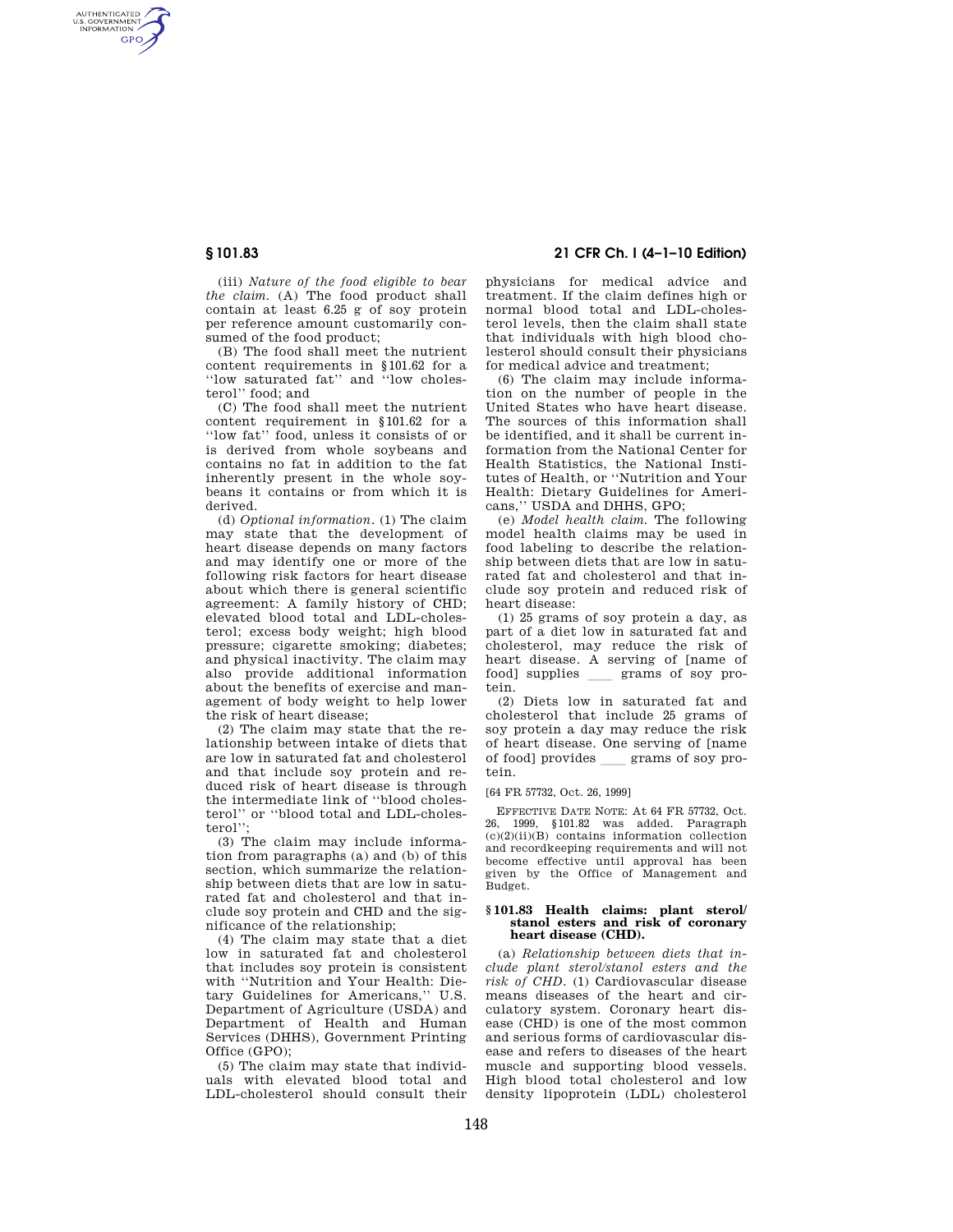## **Food and Drug Administration, HHS § 101.83**

levels are associated with increased risk of developing coronary heart disease. High CHD rates occur among people with high total cholesterol levels of 240 milligrams per deciliter (mg/dL) (6.21 millimole per liter (mmol/l)) or above and LDL cholesterol levels of 160 mg/dL ( 4.13 mmol/l) or above. Borderline high risk blood cholesterol levels range from 200 to 239 mg/dL (5.17 to 6.18 mmol/l) for total cholesterol, and 130 to 159 mg/dL (3.36 to 4.11 mmol/l) of LDL cholesterol.

(2) Populations with a low incidence of CHD tend to have relatively low blood total cholesterol and LDL cholesterol levels. These populations also tend to have dietary patterns that are not only low in total fat, especially saturated fat and cholesterol, but are also relatively high in plant foods that contain dietary fiber and other components.

(3) Scientific evidence demonstrates that diets that include plant sterol/ stanol esters may reduce the risk of CHD.

(b) *Significance of the relationship between diets that include plant sterol/ stanol esters and the risk of CHD.* (1) CHD is a major public health concern in the United States. It accounts for more deaths than any other disease or group of diseases. Early management of risk factors for CHD is a major public health goal that can assist in reducing risk of CHD. High blood total and LDL cholesterol are major modifiable risk factors in the development of CHD.

(2) The scientific evidence establishes that including plant sterol/stanol esters in the diet helps to lower blood total and LDL cholesterol levels.

(c) *Requirements*—(1) *General.* All requirements set forth in §101.14 shall be met, except §101.14(a)(4) with respect to the disqualifying level for total fat per 50 grams (g) in dressings for salad and spreads and  $$101.14(e)(6)$  with respect to dressings for salad.

(2) *Specific requirements*—(i) *Nature of the claim.* A health claim associating diets that include plant sterol/stanol esters with reduced risk of heart disease may be made on the label or labeling of a food described in paragraph  $(c)(2)(iii)$  of this section, provided that:

(A) The claim states that plant sterol/stanol esters should be consumed as part of a diet low in saturated fat and cholesterol;

(B) The claim states that diets that include plant sterol/stanol esters "may" or "might" reduce the risk of heart disease;

(C) In specifying the disease, the claim uses the following terms: ''heart disease'' or ''coronary heart disease'';

(D) In specifying the substance, the claim uses the term ''plant sterol esters'' or ''plant stanol esters,'' except that if the sole source of the plant sterols or stanols is vegetable oil, the claim may use the term ''vegetable oil sterol esters'' or ''vegetable oil stanol esters'';

(E) The claim does not attribute any degree of risk reduction for CHD to diets that include plant sterol/stanol esters;

(F) The claim does not imply that consumption of diets that include plant sterol/stanol esters is the only recognized means of achieving a reduced risk of CHD; and

(G) The claim specifies the daily dietary intake of plant sterol or stanol esters that is necessary to reduce the risk of CHD and the contribution one serving of the product makes to the specified daily dietary intake level. Daily dietary intake levels of plant sterol and stanol esters that have been associated with reduced risk of are:

(*1*) 1.3 g or more per day of plant sterol esters.

(*2*) 3.4 g or more per day of plant stanol esters.

(H) The claim specifies that the daily dietary intake of plant sterol or stanol esters should be consumed in two servings eaten at different times of the day with other foods.

(ii) *Nature of the substance*—(A) *Plant sterol esters.* (*1*) Plant sterol esters prepared by esterifying a mixture of plant sterols from edible oils with food-grade fatty acids. The plant sterol mixture shall contain at least 80 percent betasitosterol, campesterol, and stigmasterol (combined weight).

(*2*) FDA will measure plant sterol esters by the method entitled ''Determination of the Sterol Content in Margarines, Halvarines, Dressings, Fat Blends and Sterol Fatty Acid Ester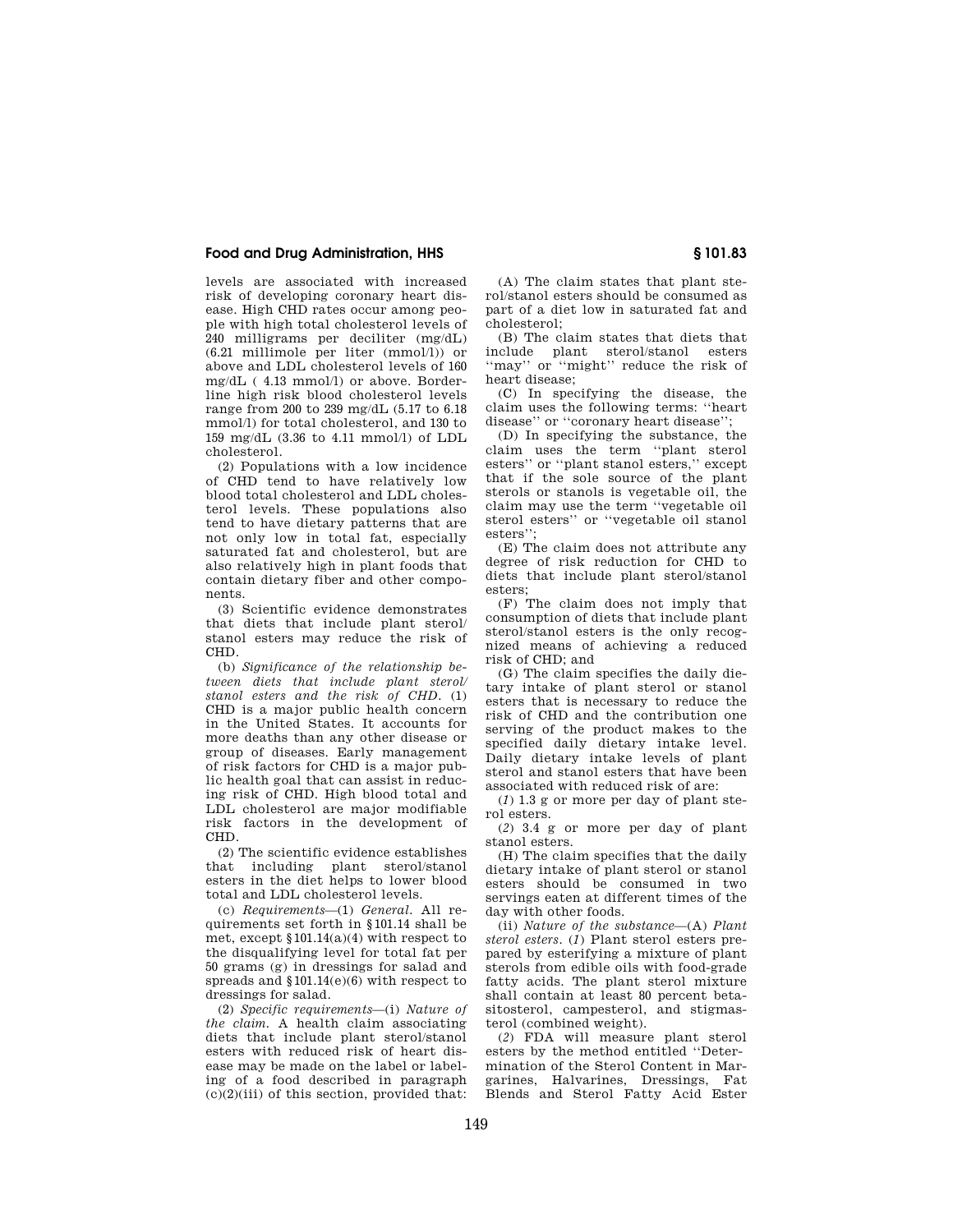Concentrates by Capillary Gas Chromatography,'' developed by Unilever United States, Inc., dated February 1, 2000. The method, which is incorporated by reference in accordance with 5 U.S.C. 552(a) and 1 CFR part 51, may be obtained from the Center for Food Safety and Applied Nutrition, Office of Nutritional Products, Labeling, and Dietary Supplements, Division of Nutrition Science and Policy, 5100 Paint Branch Pkwy., College Park, MD 20740, and may be examined at the Center for Food Safety and Applied Nutrition's Library, 5100 Paint Branch Pkwy., College Park, MD 20740, or at the National Archives and Records Administration (NARA). For information on the availability of this material at NARA, call 202–741–6030, or go to: *http:// www.archives.gov/federal*l*register/ code*l*of*l*federal*l*regulations/* 

*ibr*l*locations.html.* 

(B) *Plant stanol esters.* (*1*) Plant stanol esters prepared by esterifying a mixture of plant stanols derived from edible oils or byproducts of the kraft paper pulping process with food-grade fatty acids. The plant stanol mixture shall contain at least 80 percent sitostanol and campestanol (combined weight).

(*2*) FDA will measure plant stanol esters by the following methods developed by McNeil Consumer Heathcare dated February 15, 2000: ''Determination of Stanols and Sterols in Benecol Tub Spread''; ''Determination of Stanols and Sterols in Benecol Dressing''; ''Determination of Stanols and Sterols in Benecol Snack Bars''; or ''Determination of Stanols and Sterols in Benecol Softgels.'' These methods are incorporated by reference in accordance with 5 U.S.C. 552(a) and 1 CFR part 51. Copies may be obtained from the Center for Food Safety and Applied Nutrition, Office of Nutritional Products, Labeling, and Dietary Supplements, Division of Nutrition Science and Policy, 5100 Paint Branch Pkwy., College Park, MD 20740, or may be examined at the Center for Food Safety and Applied Nutrition's Library, 5100 Paint Branch Pkwy., College Park, MD 20740, and at the National Archives and Records Administration (NARA). For information on the availability of this material at NARA, call 202–741–6030, or

**§ 101.83 21 CFR Ch. I (4–1–10 Edition)** 

go to: *http://www.archives.gov/ federal*l*register/* 

*code*l*of*l*federal*l*regulations/* 

*ibr*  $\overline{locations.html}$ .

(iii) *Nature of the food eligible to bear the claim.* (A) The food product shall contain:

(*1*) At least 0.65 g of plant sterol esters that comply with paragraph  $(c)(2)(ii)(A)(1)$  of this section per reference amount customarily consumed of the food products eligible to bear the health claim, specifically spreads and dressings for salad, or

(*2*) At least 1.7 g of plant stanol esters that comply with paragraph  $(c)(2)(ii)(B)(I)$  of this section per reference amount customarily consumed of the food products eligible to bear the health claim, specifically spreads, dressings for salad, snack bars, and dietary supplements in softgel form.

(B) The food shall meet the nutrient content requirements in §101.62 for a ''low saturated fat'' and ''low cholesterol'' food; and

(C) The food must meet the limit for total fat in  $$101.14(a)(4)$ , except that spreads and dressings for salad are not required to meet the limit for total fat per 50 g if the label of the food bears a disclosure statement that complies with §101.13(h); and

(D) The food must meet the minimum nutrient contribution requirement in §101.14(e)(6) unless it is a dressing for salad.

(d) *Optional information.* (1) The claim may state that the development of heart disease depends on many factors and may identify one or more of the following risk factors for heart disease about which there is general scientific agreement: A family history of CHD; elevated blood total and LDL cholesterol; excess body weight; high blood pressure; cigarette smoking; diabetes; and physical inactivity. The claim may also provide additional information about the benefits of exercise and management of body weight to help lower the risk of heart disease.

(2) The claim may state that the relationship between intake of diets that include plant sterol/stanol esters and reduced risk of heart disease is through the intermediate link of ''blood cholesterol'' or ''blood total and LDL cholesterol.''